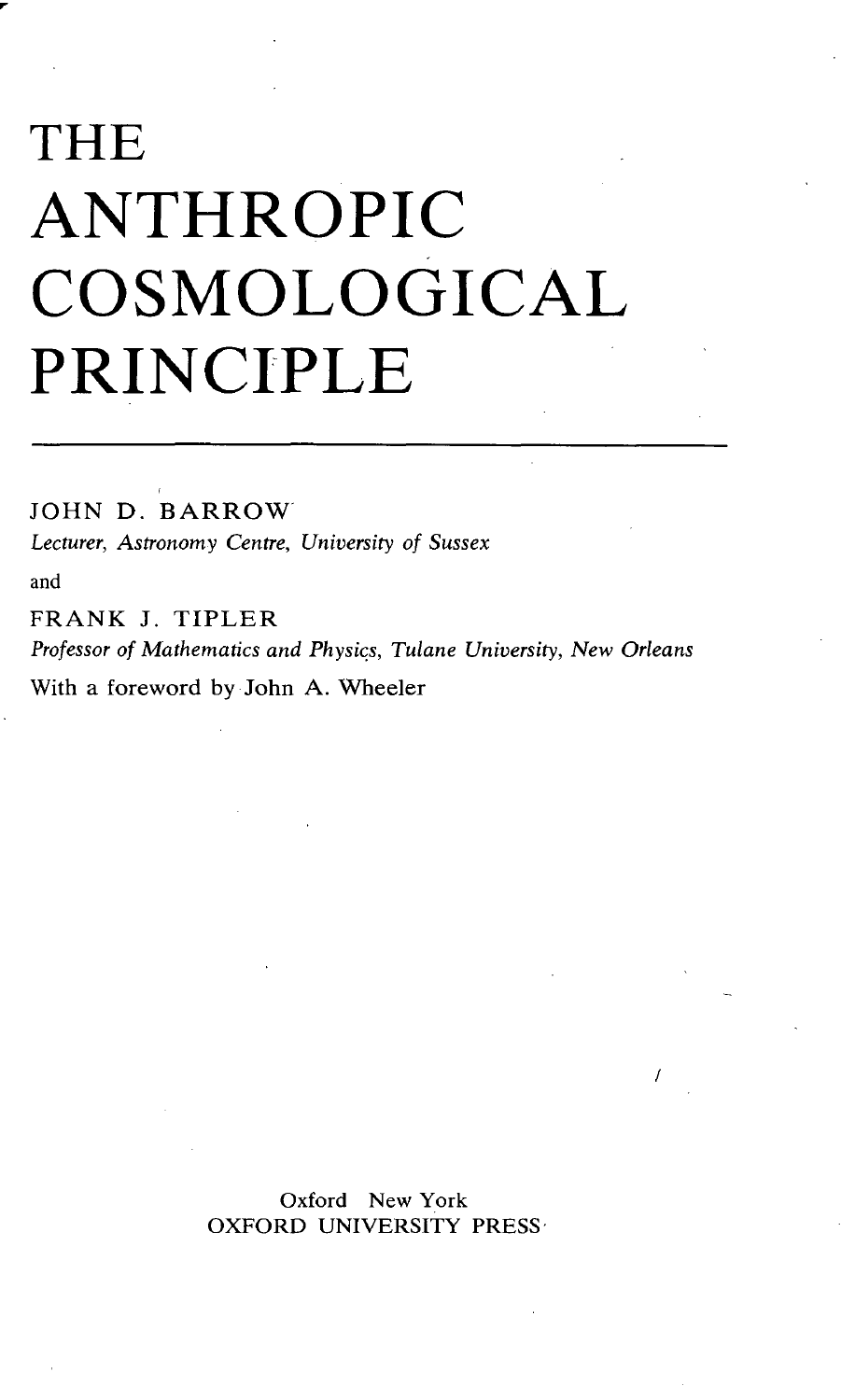## **Contents**

| 1 INTRODUCTION             |            |  |
|----------------------------|------------|--|
| 1.1 Prologue               |            |  |
| 1.2 Anthropic Definitions  | 15         |  |
|                            |            |  |
|                            |            |  |
| 2 DESIGN ARGUMENTS         |            |  |
| 2.1 Historical Prologue    | 27         |  |
| 2.2 The Ancients           | 31         |  |
| 2.3 The Medieval Labyrinth | 46         |  |
| $24$ The Asset Discovery   | $\sqrt{2}$ |  |

Ţ

| 2.4 The Age of Discovery                                  | 49  |
|-----------------------------------------------------------|-----|
| 2.5 Mechanical Worlds                                     | 55  |
| 2.6 Critical Developments                                 | 68  |
| 2.7 The Devolution of Design                              | 83  |
| 2.8 Design in Non-Western Religion and Philosophy         | 92  |
| 2.9 Relationship Between The Design Argument and the Cos- |     |
| mological Argument                                        | 103 |

## MODERN TELEOLOGY AND THE ANTHROPIC PRINCIPLES

| 3.1 | Overview: Teleology in the Twentieth Century                | 123 |
|-----|-------------------------------------------------------------|-----|
| 3.2 | The Status of Teleology in Modern Biology                   | 127 |
| 3.3 | Henderson and the Fitness of the Environment                | 143 |
| 3.4 | Teleological Ideas and Action Principles                    | 148 |
| 3.5 | Teleological Ideas in Absolute Idealism                     | 153 |
| 3.6 | Biological Constraints on the Age of the Earth: The First   |     |
|     | Successful Use of an Anthropic Timescale Argument           | 159 |
| 3.7 | Dysteleology: Entropy and the Heat Death                    | 166 |
| 3.8 | The Anthropic Principle and the Direction of Time           | 173 |
| 3.9 | Teleology and the Modern 'Empirical' Theologians            | 180 |
|     | 3.10 Teleological Evolution: Bergson, Alexander, Whitehead, |     |
|     | and the Philosophers of Progress                            | 185 |
|     | 3.11 Teilhard de Chardin: Mystic, Paleontologist and Teleo- |     |
|     | logist                                                      | 195 |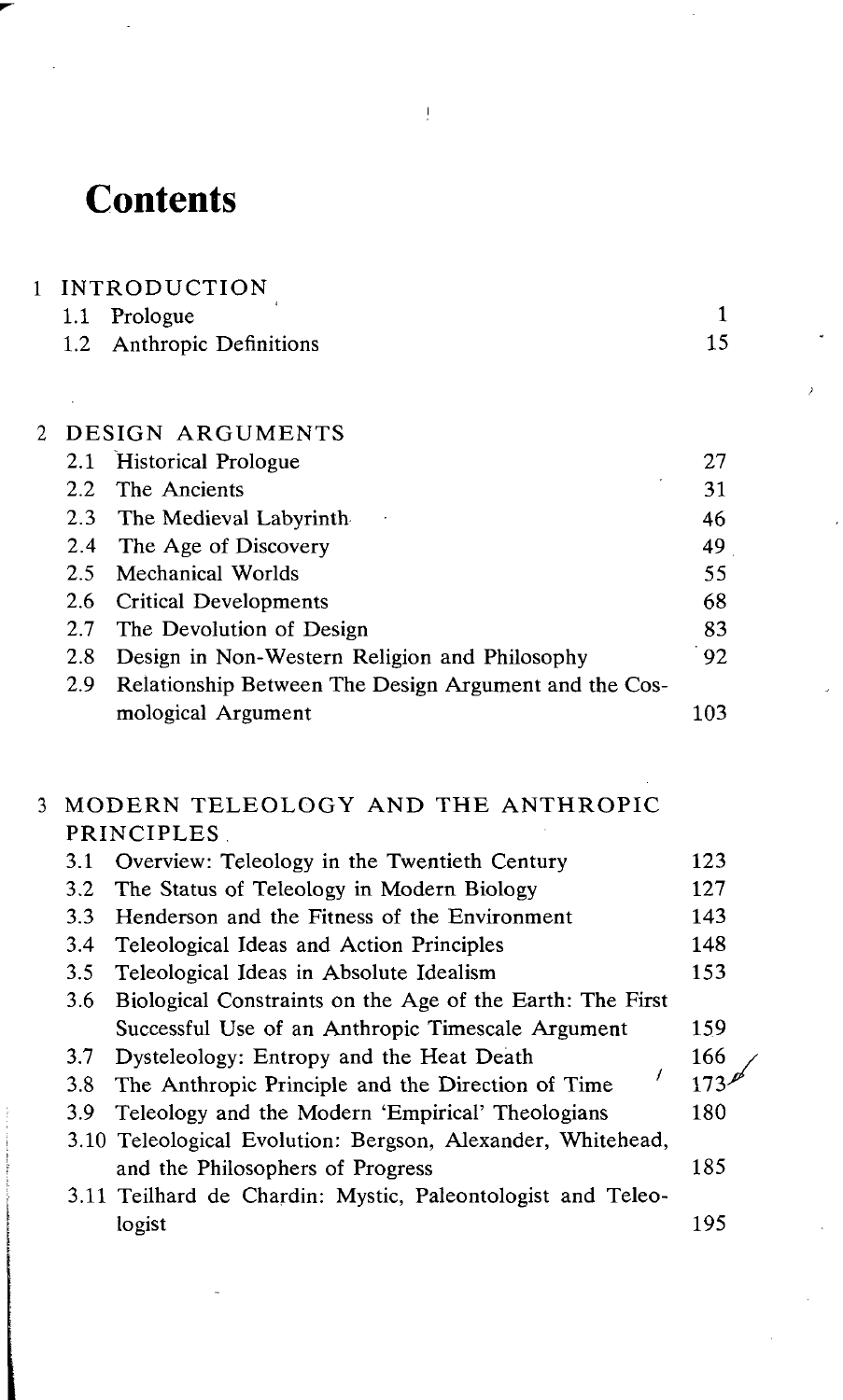| Contents |  |  |
|----------|--|--|
|----------|--|--|

**'J /**

|   | <b>XVIII</b>                                  | Contents |
|---|-----------------------------------------------|----------|
| 4 | THE REDISCOVERY OF THE ANTHROPIC<br>PRINCIPLE |          |
|   | 4.1 The Lore of Large Numbers                 | 219      |
|   | 4.2<br>From Coincidence to Consequence        | 220      |
|   | 4.3<br>'Fundamentalism'                       | 224      |
|   | 4.4 Dirac's Hypothesis                        | 231      |
|   | 4.5 Varying Constants                         | 238      |
|   | 4.6<br>A New Perspective                      | 243      |
|   | 4.7<br>Are There Any Laws of Physics?         | $255\%$  |
|   | 4.8<br>Dimensionality                         | 258      |
| 5 | THE WEAK ANTHROPIC PRINCIPLE IN               |          |
|   | PHYSICS AND ASTROPHYSICS                      |          |
|   | 5.1 Prologue                                  | 288      |
|   | 5.2 Atoms and Molecules                       | 295      |
|   | 5.3 Planets and Asteroids                     | 305      |
|   | 5.4 Planetary Life                            | 310      |
|   | 5.5 Nuclear Forces                            | 318      |
|   | 5.6 The Stars                                 | 327      |
|   | 5.7<br><b>Star Formation</b>                  | 339      |
|   | 5.8<br>White Dwarfs and Neutron Stars         | 340      |
|   | 5.9 Black Holes                               | 347      |
|   | 5.10 Grand Unified Gauge Theories             | 354      |
| 6 | THE ANTHROPIC PRINCIPLES IN CLASSICAL         |          |
|   | COSMOLOGY                                     |          |
|   | 6.1 Introduction                              | 367      |
|   | 6.2 The Hot Big Bang Cosmology                | 372      |
|   | 6.3<br>The Size of the Universe               | 384      |
|   | 6.4<br><b>Key Cosmic Times</b>                | 385      |
|   | 6.5<br>Galaxies                               | 387      |
|   | 6.6 The Origin of the Lightest Elements       | 398      |
|   | 6.7<br>The Value of S                         | 401      |
|   | 6.8<br>Initial Conditions                     | 408      |
|   | 1<br>6.9 The Cosmological Constant            | 412      |
|   | 6.10 Inhomogeneity                            | 414      |

 $\ddotsc$ 

6.13 Inflation and the Anthropic Principle  $434$ <br>6.14 Creation *ex nihilo*  $440$ 6.14 Creation *ex nihilo* 440<br>6.15 Boundary Conditions 444  $\cancel{0}$ 

6.11 Isotropy 419 6.12 Inflation 430

6.15 Boundary Conditions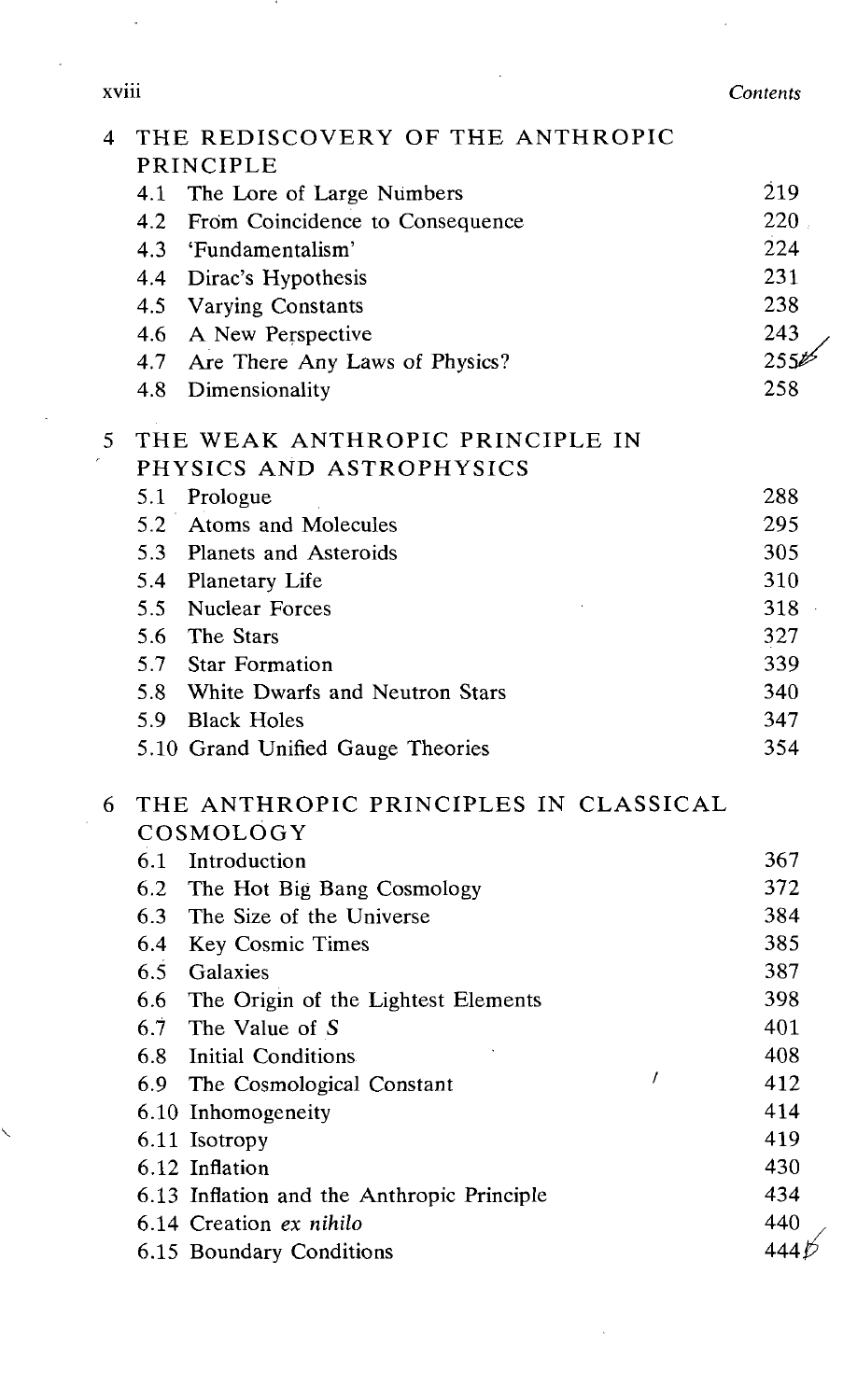## *Contents* xix

 $\overline{1}$ 

ï

| 7 | QUANTUM MECHANICS AND THE ANTHROPIC<br>PRINCIPLE |                                                                                     |                                   |  |
|---|--------------------------------------------------|-------------------------------------------------------------------------------------|-----------------------------------|--|
|   | 7.1                                              | The Interpretations of Quantum Mechanics                                            | 458                               |  |
|   | 7.2                                              | The Many-Worlds Interpretation                                                      | 472                               |  |
|   | 7.3                                              | The Friedman Universe from the Many-Worlds Point of                                 |                                   |  |
|   |                                                  | View                                                                                | 490                               |  |
|   | 7.4                                              | Weak Anthropic Boundary Conditions in Quantum Cos-                                  |                                   |  |
|   |                                                  | mology                                                                              | 497                               |  |
|   | 7.5                                              | Strong Anthropic Boundary Conditions in Quantum Cos-                                |                                   |  |
|   |                                                  | mology                                                                              | 503                               |  |
|   |                                                  |                                                                                     |                                   |  |
| 8 |                                                  | THE ANTHROPIC PRINCIPLE AND                                                         |                                   |  |
|   |                                                  | <b>BIOCHEMISTRY</b>                                                                 |                                   |  |
|   | 8.1                                              | Introduction                                                                        | 510                               |  |
|   | 8.2                                              | The Definitions of Life and Intelligent Life                                        | 511                               |  |
|   | 8.3                                              | The Anthropic Significance of Water                                                 | 524                               |  |
|   | 8.4                                              | The Unique Properties of Hydrogen and Oxygen                                        | 541                               |  |
|   | 8.5                                              | The Anthropic Significance of Carbon, Carbon Dioxide                                |                                   |  |
|   |                                                  | and Carbonic Acid                                                                   | 545                               |  |
|   | 8.6                                              | Nitrogen, Its Compounds, and other Elements Essential                               |                                   |  |
|   |                                                  | for Life                                                                            | 548                               |  |
|   | 8.7                                              | Weak Anthropic Principle Constraints on the Future of<br>the Earth                  | 556                               |  |
|   |                                                  |                                                                                     |                                   |  |
| 9 |                                                  | THE SPACE-TRAVEL ARGUMENT AGAINST                                                   |                                   |  |
|   |                                                  | THE EXISTENCE OF EXTRATERRESTRIAL                                                   |                                   |  |
|   |                                                  | INTELLIGENT LIFE                                                                    |                                   |  |
|   | 9.1                                              | The Basic Idea of the Argument                                                      | 576                               |  |
|   | 9.2                                              | General Theory of Space Exploration and Colonization                                | 578                               |  |
|   | 9.3                                              | Upper Bounds on the Number of Intelligent Species in the                            |                                   |  |
|   |                                                  | Galaxy                                                                              | 586                               |  |
|   | 9.4                                              | Motivations for Interstellar Communication and Explora-                             |                                   |  |
|   |                                                  | tion                                                                                | 590                               |  |
|   | 9.5                                              | Anthropic Principle Arguments Against Steady-State Cos-                             |                                   |  |
|   |                                                  | mologies                                                                            | 601                               |  |
|   |                                                  |                                                                                     |                                   |  |
|   |                                                  | 10 THE FUTURE OF THE UNIVERSE                                                       | $\frac{1}{2}$<br>613 $\cancel{p}$ |  |
|   |                                                  | 10.1 Man's Place in an Evolving Cosmos<br>10.2 Early Views of the Universe's Future | 615                               |  |
|   |                                                  | 10.3 Global Constraints on the Future of the Universe                               | 621                               |  |
|   |                                                  |                                                                                     |                                   |  |